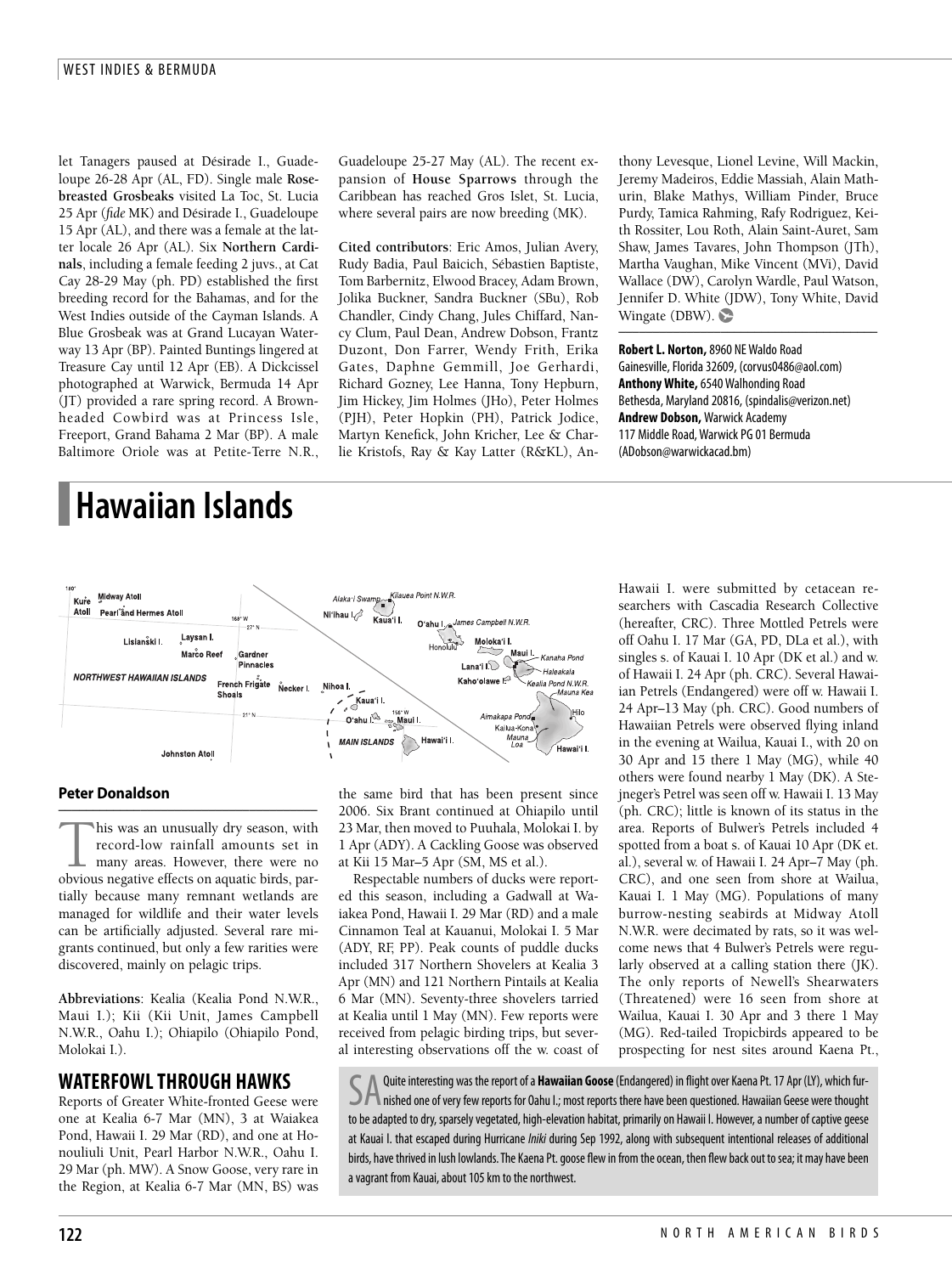



Gadfly petrels are notoriously difficult to photograph at sea, so it was great that both the dorsal and ventral sides of this Stejneger's Petrel were recorded off the Kona coast of the Big Island of Hawaii 14 May 2008. The dorsal view shows the dark "M" pattern and dark crown that contrast with the paler gray on the rest of the upperparts, while the ventral view shows the promi**nent dark half-collarextending well down onto the underside.** *Photographs by DanielWebster/Cascadia Research Collective.*



**Bulwer's Petrels breed around the Main Hawaiian Islands, but good photographs of thespeciesarerare.Thelight windsand calm winds prevailing off the Konacoast of the Big Island of Hawaii makeita biteasier to get images like this one, taken 3 May 2008.** *Photograph by DanielWebster/Cascadia Research Collective.*

Oahu I. (RF, LY), where breeding is not known to occur. Single White-faced Ibis were at Kealia all season (MN) and Kii 24 Mar–5 Apr (MS, GS, SM); the species is becoming regular in the Region. Reports of rare raptors were aNorthern Harrier at Ohiapilo 14 Mar (ADY) and a Peregrine Falcon at Kii 15 May (MW).

## **SHOREBIRDSTHROUGH HONEY- CREEPERS**

Good numbers of Pacific Golden-Plovers were 230 at Kii 18 Apr (SM) and 53 at Kualapuu Res., Molokai I. 22 Apr (ADY); few birds remained after 1 May. Nineteen Bristle-thighed Curlews at Kahuku, Oahu I. 3 May had dwindled to one by 19 May (PD). Rarer shorebirds included a Red Knot at Ohiapilo, Molokai I. until 15 Apr (ADY), a Curlew Sandpiper at Kahuku, Oahu I. until 21 Apr (MW), and a Whimbrel at Kaunakakai, Molokai I. until 4 May in (ADY). Five Laughing Gulls, an unusually high number for the



**This photograph, taken 6 May 2008 off the Konacoast of the Big Island of Hawaii, nicelyshows theforked tailand white** rump with dark center of this Leach's Storm-Petrel. Leach's is **regular in Hawaiian waters,assumedlyas migrants, but the possibility of local breeding cannot beruled out.** *Photograph by DanielWebster/Cascadia Research Collective.*

Region, were at Kealia 6 Mar (MN), and one or 2 others were seen at each of several locations, with the latest report of one at Palaauwai, Molokai I. 23 May (ADY). A Franklin's and 2 Ring-billed Gulls were spotted at Kealia 6 Mar–1 May (MN), and another Ring-billed was at Sand I., Honolulu, Oahu I. 4 Apr (RJ). Single Arctic Terns were observed off w. Hawaii I. 20 & 27Apr (ph. CRC). A Least/Little Tern was found at Moanalua Bay, Oahu I. 3 May (ph. DM) but specific identification could not be determined. Single Gray-backed Terns, rarely observed breeders in the Region, were s. of Oahu I. 17 Mar (GA, PD, DL et al.) and onshore at e. Oahu 7 May (MW). White Terns are locally common around Oahu I. but are seldom reported around the other main islands, so one off w. Hawaii I. 26 Apr, and 2 there 13 May (ph. CRC), were notable. The only Pomarine Jaeger reported was at Wailua Bay, Kauai I. 1 May (MG).



**SootyShearwatersarefrequentlyreported in Hawaiian waters, but it is often unclear if the birds are Sooty or Shorttailed Shearwaterss.This photograph taken 19 April 2008 off the Konacoast of the Big Island of Hawaii clearlyshows thelong bill, sloping forehead,and distinct pale under** $w$ ings characteristic of Sooty. Photograph by Daniel Web*ster/Cascadia Research Collective.*



**This photograph ofaSootyShearwater was taken off the Konacoast of the Big Island of Hawaii 24 April 2008.** *Photograph by Robin Baird/Cascadia Research Collective.*



**This Red Phalarope photographed 6 May off the Konacoast of the Big Island of Hawaii showed onlyafew traces of the** red plumage that makes the adults so distinctive. Photo*graph by Dan McSweeney/Cascadia Research Collective.*

Rose-ringed Parakeets seem to be expanding their range at Kauai I., with 50 at Puakea G.C. 13 May (RD) and others established in the Lihue area (DK). A Mariana Swiftlet (Endangered) at Punaluu, ne. Oahu I. 2 Apr (DK) provided a very rare sighting away from its